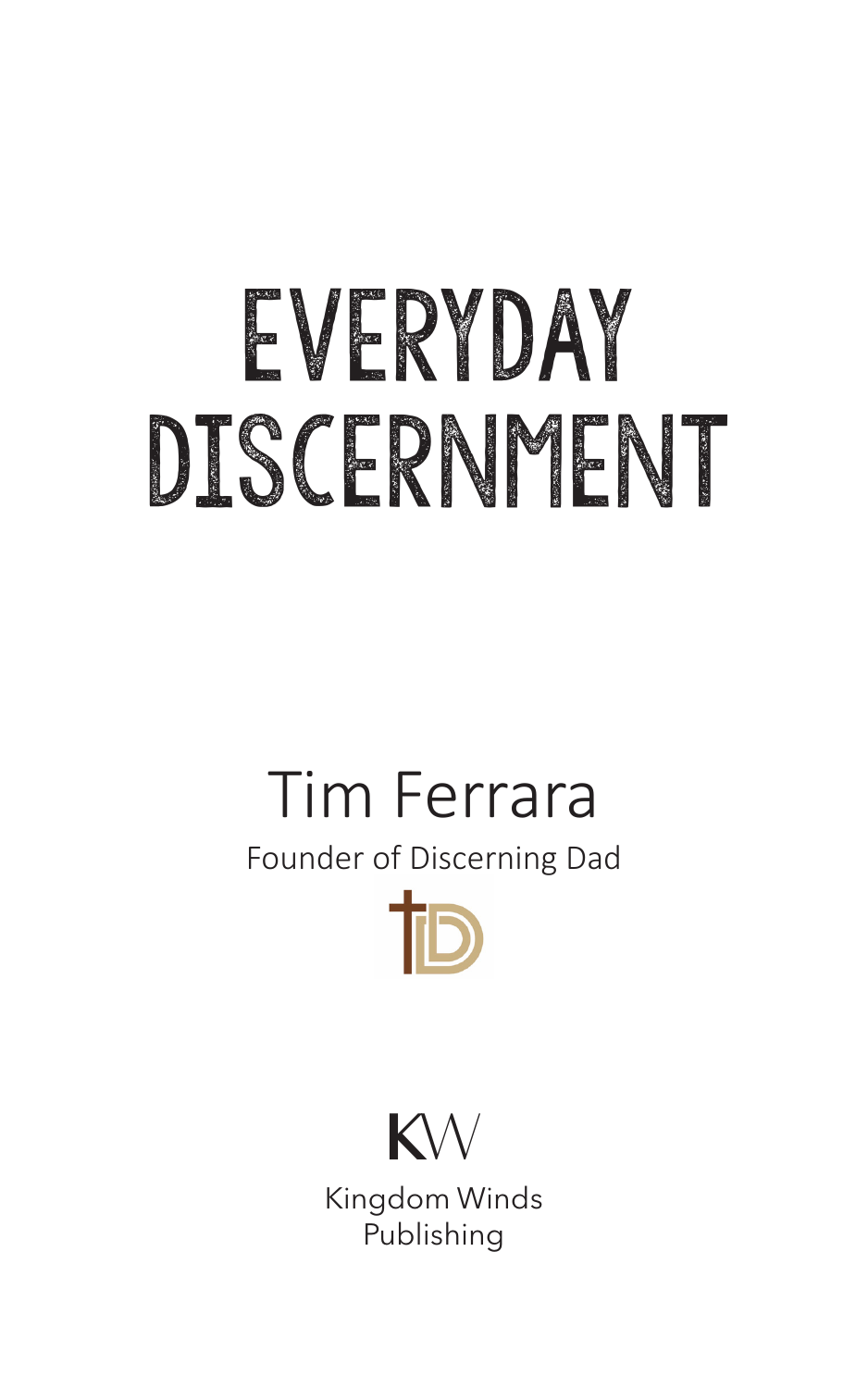#### Copyright © 2019 by Tim Ferrara

All rights reserved. No part of this publication may be reproduced, distributed, or transmitted in any form or by any means, including photocopying, recording, or other electronic or mechanical methods, without the prior written permission of the publisher, except in the case of brief quotations embodied in critical reviews and certain other noncommercial uses permitted by copyright law. For permission requests, write to the publisher at publishing@kingdomwinds.com.

All Scripture quotations, unless otherwise indicated, are taken from the Holy Bible, New International Version®, NIV®. Copyright ©1973, 1978, 1984, 2011 by Biblica, Inc.™ Used by permission of Zondervan. All rights reserved worldwide. www.zondervan.com The "NIV" and "New International Version" are trademarks registered in the United States Patent and Trademark Office by Biblica, Inc.™

"Scripture quotations taken from the New American Standard Bible® (NASB),Copyright © 1960, 1962, 1963, 1968, 1971, 1972, 1973,1975, 1977, 1995 by The Lockman Foundation. Used by permission. www.Lockman.org"

Scripture quotations marked (NLT) are taken from the Holy Bible, New Living Translation, copyright ©1996, 2004, 2015 by Tyndale House Foundation. Used by permission of Tyndale House Publishers, a Division of Tyndale House Ministries, Carol Stream, Illinois 60188. All rights reserved.

Scripture quotations from The Authorized (King James) Version. Rights in the Authorized Version in the United Kingdom are vested in the Crown. Reproduced by permission of the Crown's patentee, Cambridge University Press

Scripture quotations marked MSG are taken from THE MESSAGE, copyright © 1993, 2002, 2018 by Eugene H. Peterson. Used by permission of NavPress. All rights reserved. Represented by Tyndale House Publishers, a Division of Tyndale House Ministries.

First Edition, 2019. ISBN 10: ISBN 13: 978-1-64590-004-7

Published by Kingdom Winds Publishing. 6 Charleston Oak Lane, Greenville, SC 29615 www.kingdomwinds.com publishing@kingdomwinds.com Printed in the United States of America. The views expressed in this book are not necessarily those of the publisher.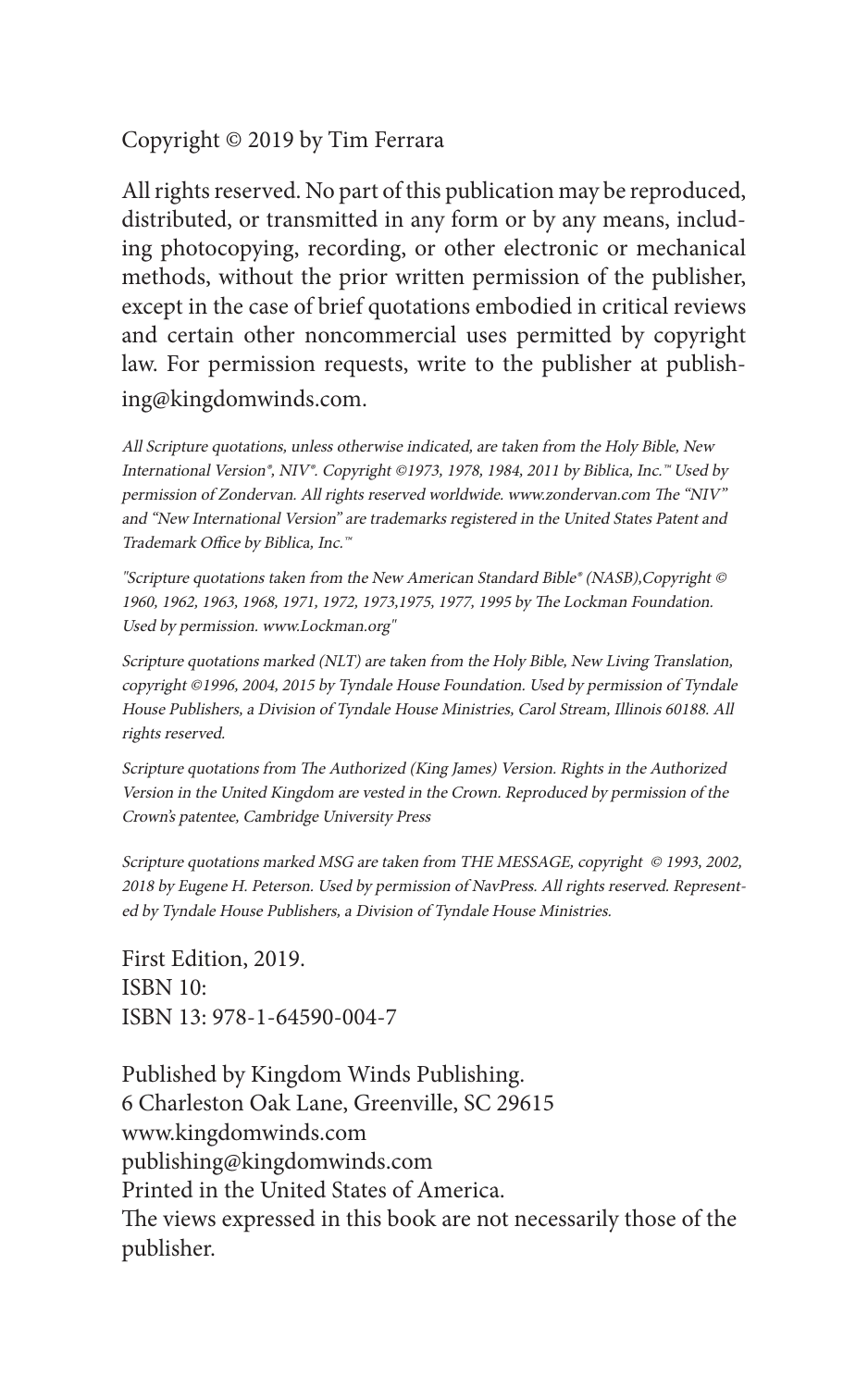#### WHAT OTHERS ARE SAYTNG ABOUT EVERYDAY DISCERNMENT

"Spurgeon said, 'Discernment is not knowing the difference between right and wrong, knowing the difference between right... and almost right.' If ever there was a time for Christians to be discerning, now is the time. In Everyday Discernment: The Importance of Spirit-Led Decision Making, Tim Ferrara lays out the case for how our decisions impact our daily lives, and the lives of those around us. From the movies we watch to our choices as parents, God wants to be involved. If you'd like to learn how to invite God into every aspect of your life, this important book should be on your list!"

Heidi St. John,

Author, Speaker, Podcaster, MomStrong International https://heidistjohn.com/

"Tim does an excellent job at handling the topic of discernment. He thoroughly and wisely covers multiple topics and how to develop discernment in each of those areas. The discussion questions at the end of each chapter prove to be a useful tool for developing much needed discernment in life. This book is a must read for any Christian who is serious about making well thought out, wise, Godly decisions."

Patrick Antonucci

Founder of Dad Hackers: Becoming the Men God Designed Us to Be

Host of the Dad Hackers Podcast

https://dadhackers.us/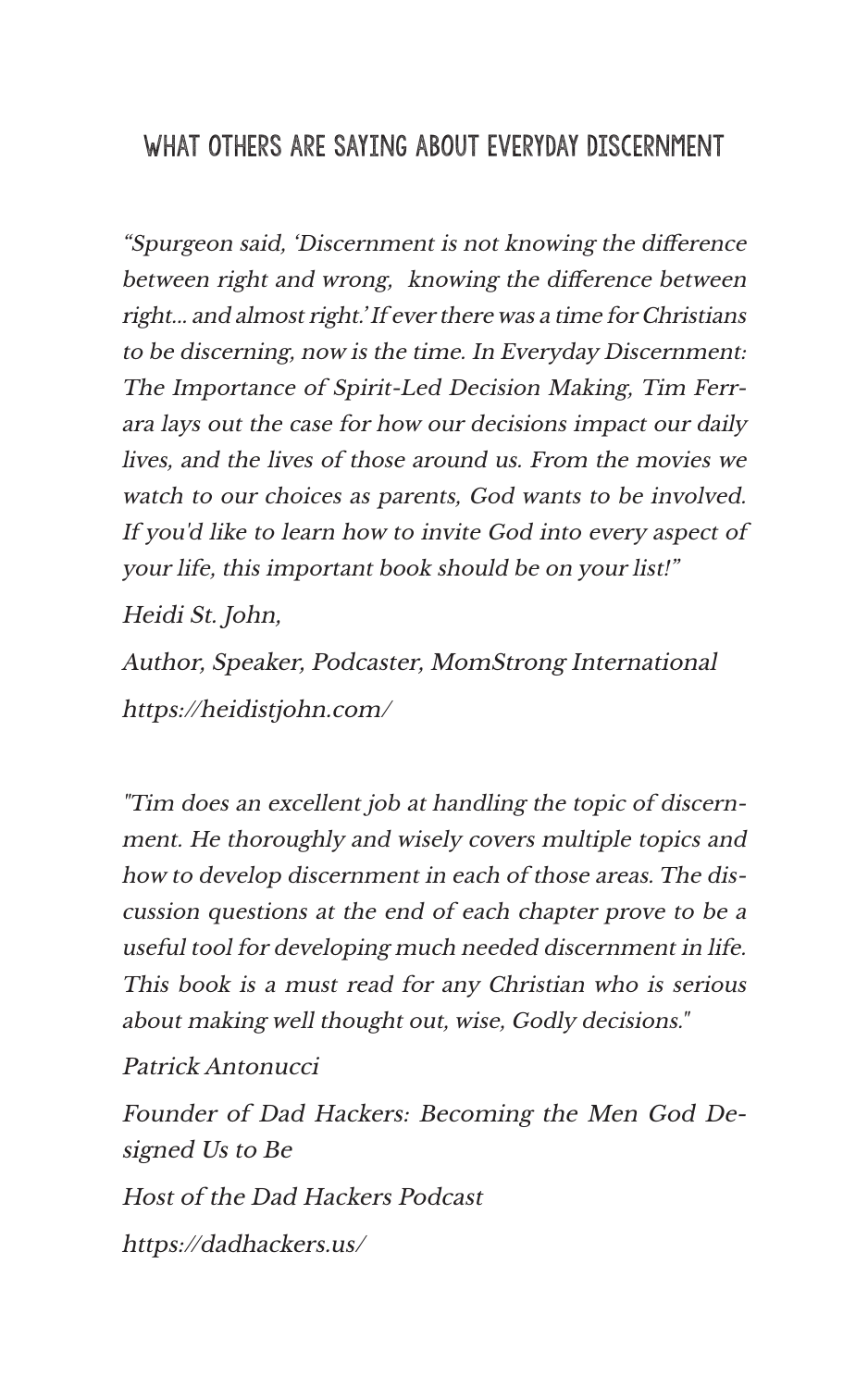"In a world that is quick to tell you what you need and what will make you happy, Tim has found a way to capture what is truly important in all areas of life…discernment. A life without discernment is like knowledge without wisdom. You may have lots of money, friendships, possesions or charisma, but if you lack discernment, those will all come crashing down or found to be meaningless. In a very concise and transparent way Tim shares what God has shown him throughout his life and lays out a framework for others to follow."

Nathan Bentley

Senior Pastor

LifePoint Church - San Tan Valley, Arizona

Somewhere, between the pages of this book and the pages of your heart, God is speaking - in this very moment. Tim Ferrara calls us to walk in discernment daily, if you need clarity about your next step in your faith journey this book is for you. Tim gives practical steps to increase your reliability on the scriptures and it will encourage you not only to read God's Word, but to faithfully apply it to your life. Thank you for being obedient in writing this much needed message, Tim!"

Rashawn Copeland

Author, Speaker, Podcaster, Founder of I'm So Blessed Daily

www.rashawncopeland.org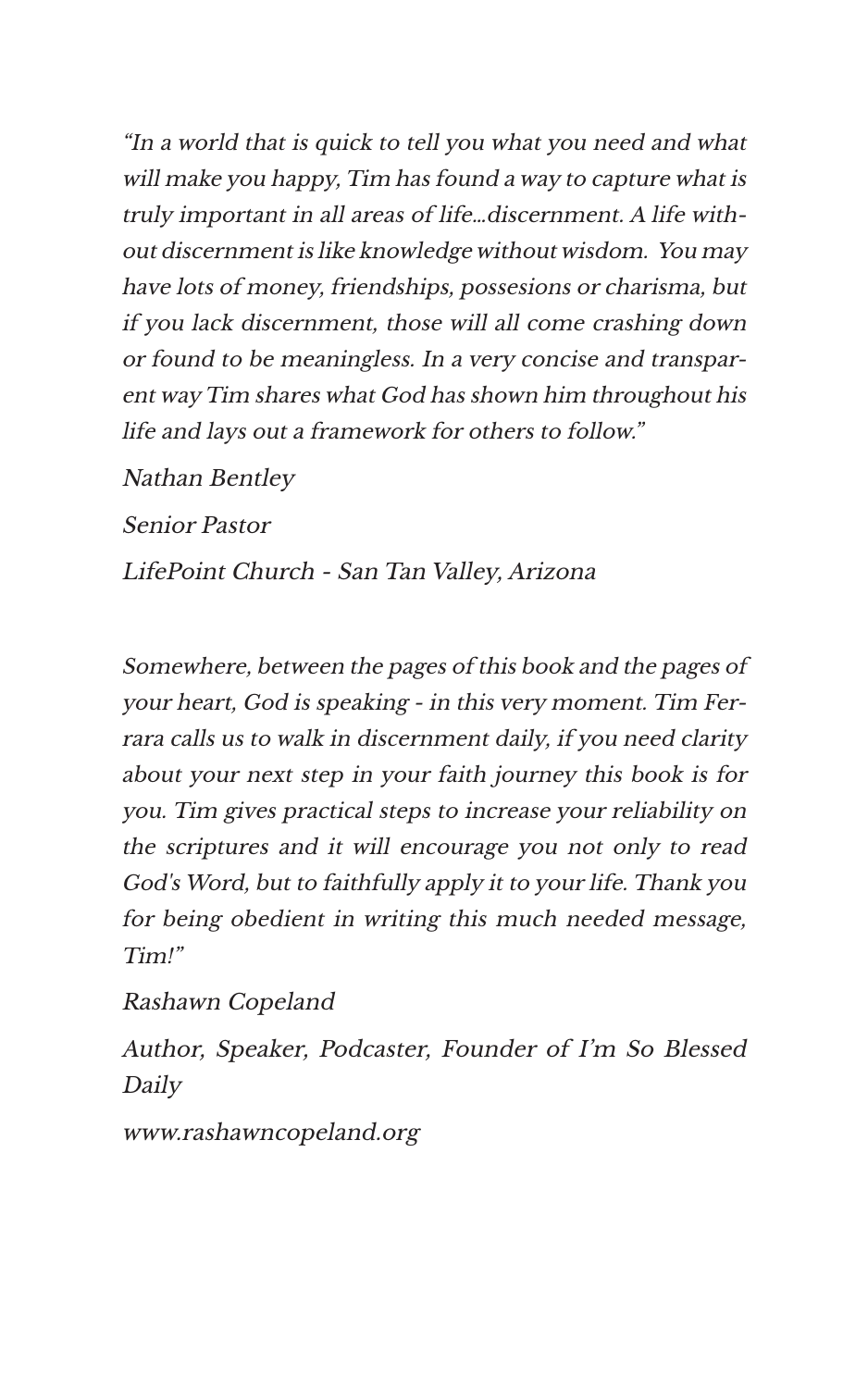"Tim Ferrara has started a discernment revolution! I have witnessed Tim's personal commitment to the exceptional biblical shaping of his marriage and his fatherhood. I pray millions of Christians join Discerning Dad in this discernment journey!"

Rev. Shawn Capozzi

Senior Pastor of New Season Christian Fellowship in Apache Junction, Arizona

C.E.O Ethos Counseling Institute and A.I.M.

"In today's fast-paced, distracted, information-saturated (and opinion-saturated), social media-inundated, hedonistic, and subjective truth culture, it is important, now more than ever, for Christians to be able to discern Truth from 'kinda-sort-a', 'sounds spiritual', 'feels good to me' truth and to know how to live out the Christian life. Tim hits the nail on the head for the need for Biblically-based and Spirit-led discernment and guides us through key areas needing such discernment in this book. This a great resource for a baseline understanding of the role of God's logos (written word; i.e., the Bible) and His rhema word (i.e., the spoken word as revealed by The Spirit of God) as it relates to discernment for the Christian."

Aaron M. Long

Podcaster, Writer, and Founder of "DadInTheTrenches" www.dadinthetrenches.com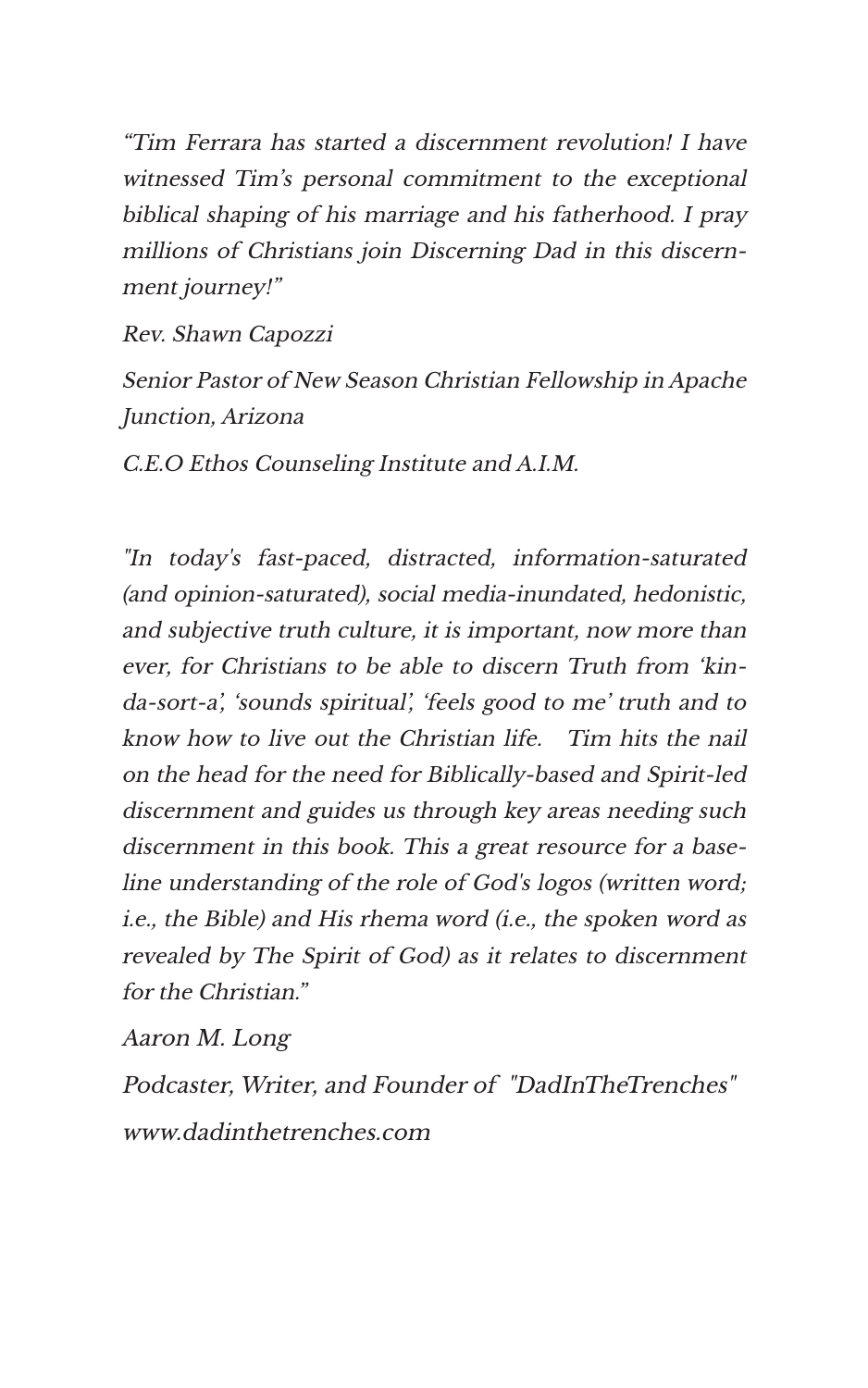"Lack of discernment, and even hostility toward discernment, constitutes a major factor precipitating decline in our nation. Consequently, Tim Ferrara's book Everyday Discernment provides a much-needed emphasis on this crucial component of the Christian life. Some mandates of Scripture are categorical and easy to apply. However, others require serious discernment in their application. Ferrara points us in the right direction, focusing on Scripture as the ultimate source of this crucial capability.

Especially helpful is his directing our attention to areas of the Christian life where discernment is especially needed."

Paul Brownback PhD, Author

www.truthforu.com

"Tim does a great job of helping readers to make better decisions. If you need help with discernment, then read this book."

Daniel Rhee

Pastor, Author

danielhrhee.com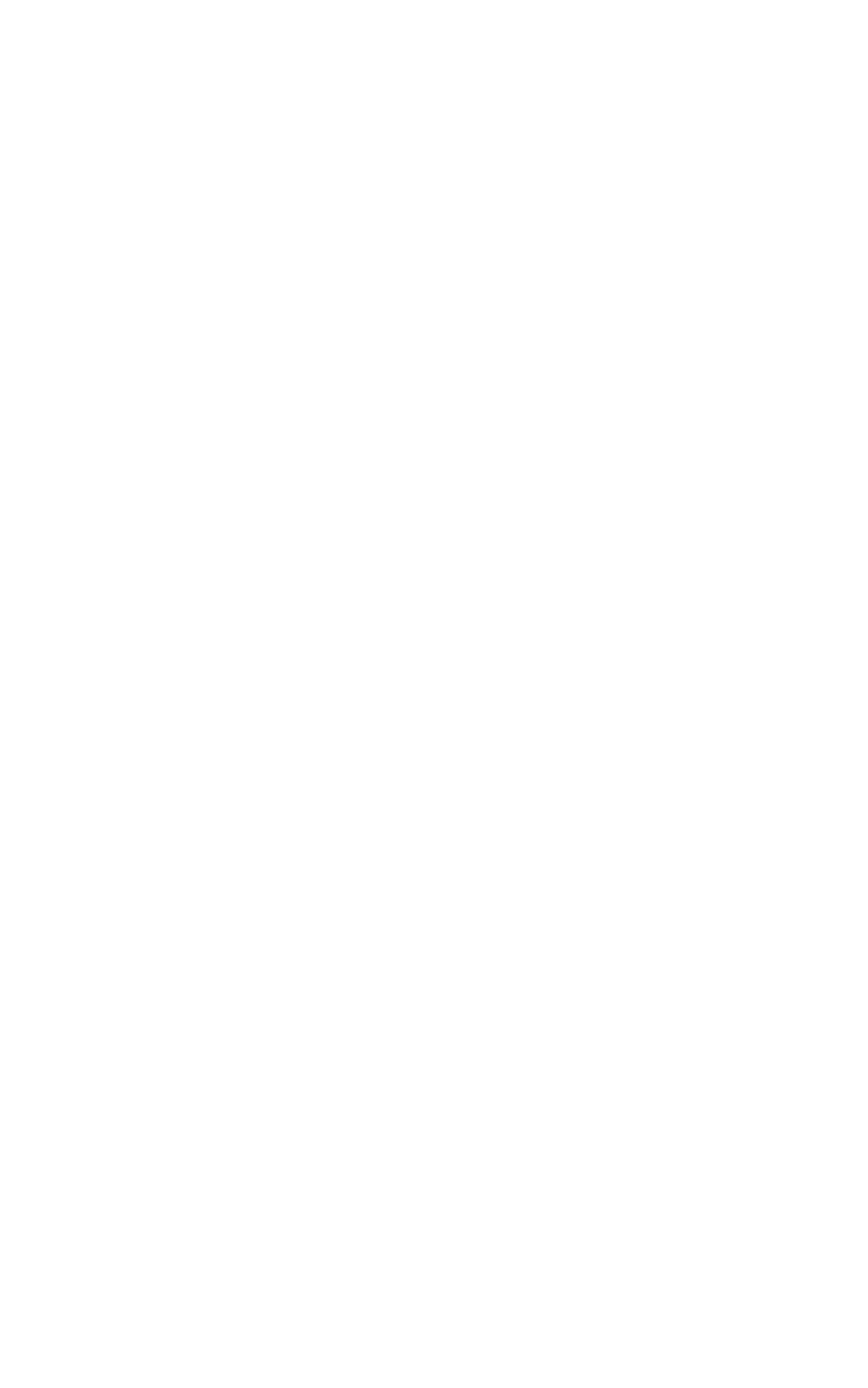#### **CONTENTS**

| 1 DISCERNMENT DEFINITION. 1               |
|-------------------------------------------|
| 2 HOW DISCERNMENT IS ACQUIRED 11          |
| 3 DISCERNING COUNTERFEITS 29              |
| 4 DISCERNMENT OF SIN 57                   |
| 5 DISCERNMENT WITH TIME 73                |
| 6 DISCERNMENT WITH WORDS. 87              |
| 7 DISCERNMENT WITH FINANCES 107           |
| 8 DISCERNMENT WITH RELATIONSHIPS 121      |
| 9 DISCERNMENT IN PARENTING 139            |
| 10 DISCERNMENT IN CAREER 157              |
| 11 DISCERNMENT IN ENTERTAINMENT MEDIA 173 |
| 12 DISCERNMENT IN SOCIAL MEDIA 191        |
| DISCERNING STEPS FOR YOUR FUTURE 207      |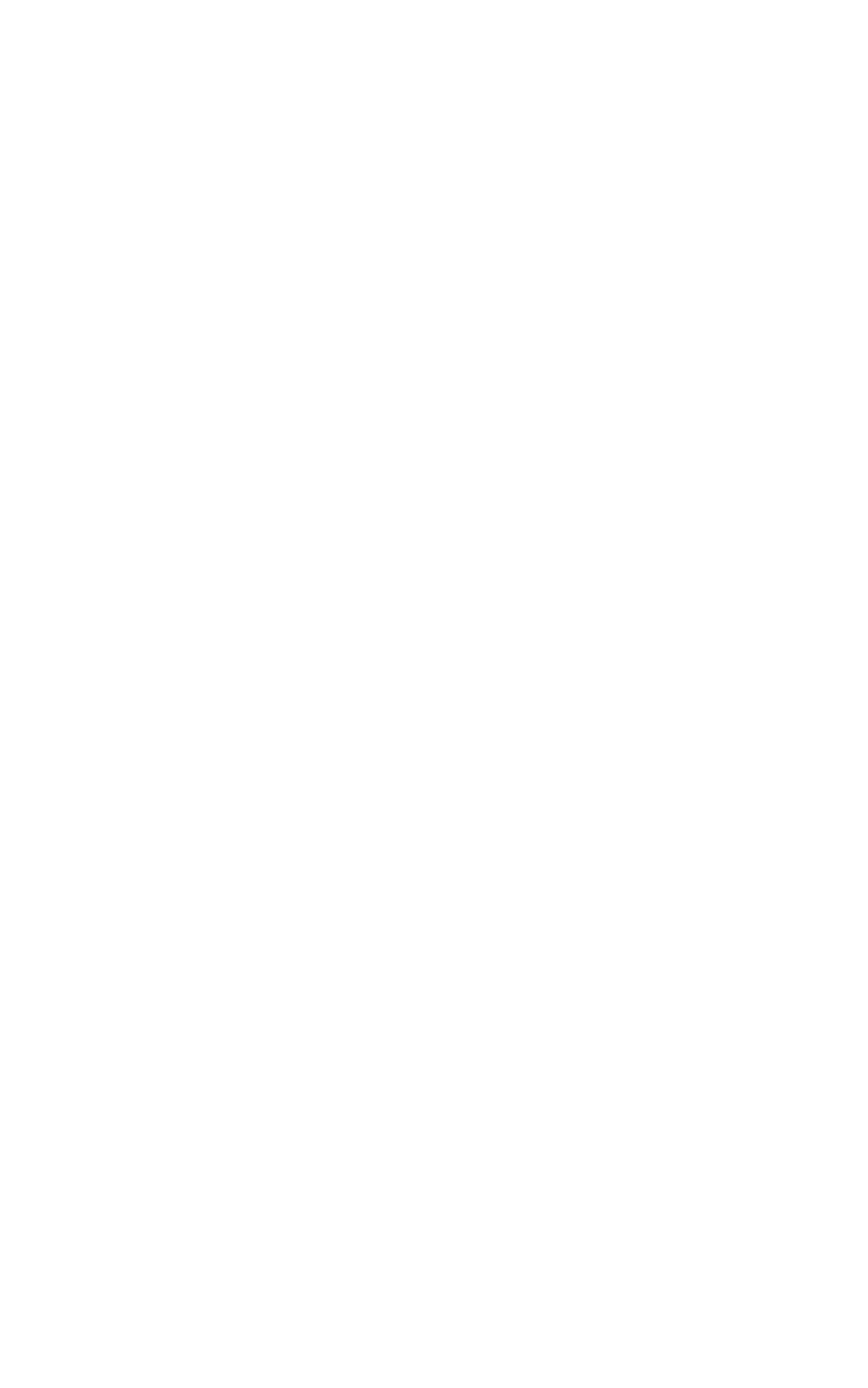This is dedicated to my Dad who has been the primary example of discernment in my life and who has shown me the importance of obedience and faithfulness to Jesus.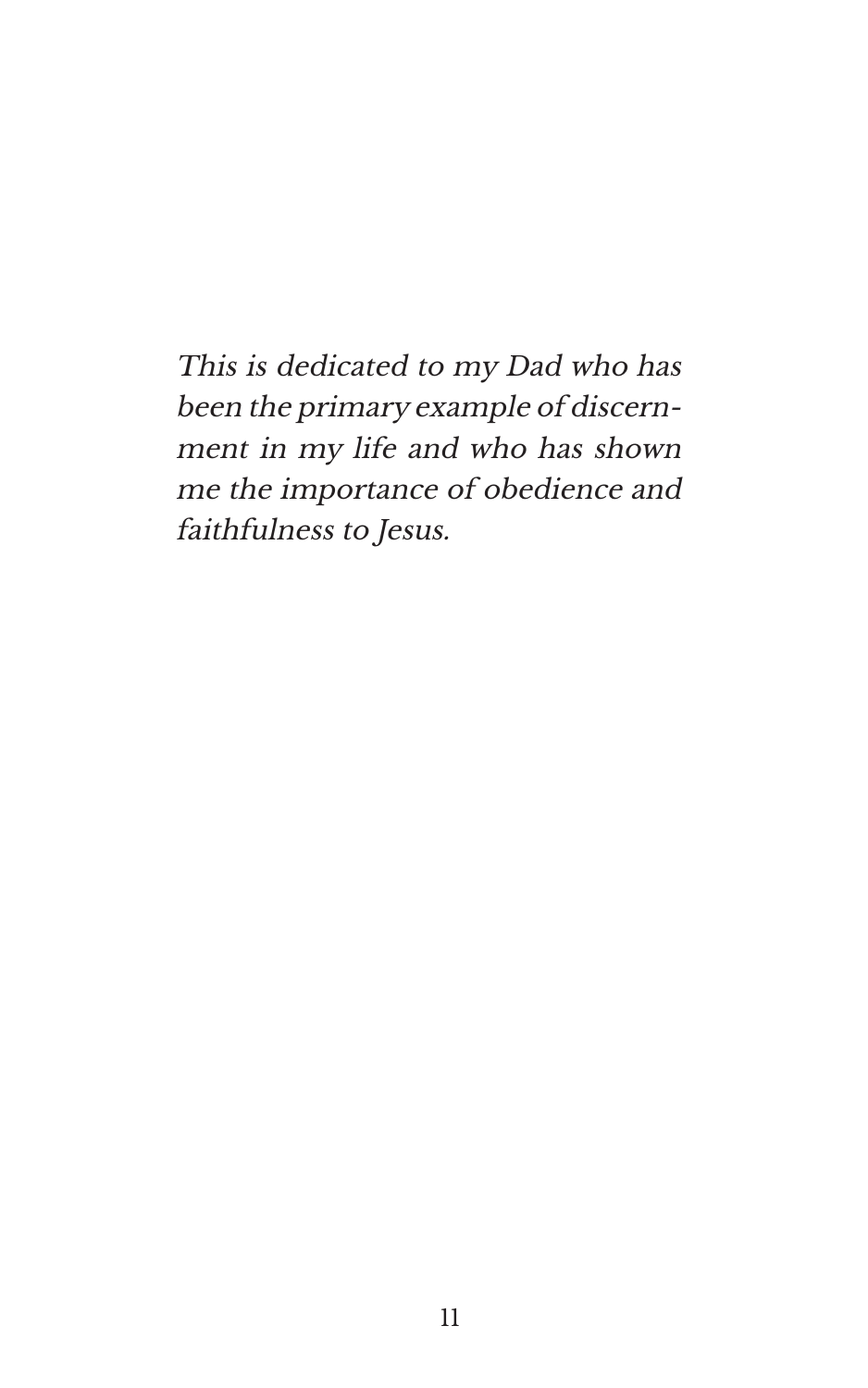## **FOREWORD**

The gifts of the Spirit can be some of the most useful attributes to Christians today. But they can also be the most abused.

For those who do not know how to use the gifts of the Spirit, they are missing out on the supernatural ministries God gives to those who believe. It's not magic, or show, or entertainment, but it's God's way of utilizing every member of the Body to build His Kingdom.

Those who abuse the gifts have caused confusion and doubt in the world. I believe God will deal with them in due time. But because of this confusion and doubt, supernatural moments in God's Kingdom have been stifled and many have been pushed away from the Christian faith.

There are few books outside of the Bible that give a clear understanding of how to use the gifts in a godly manner. Tim has done just that in his book, Everyday Discernment: The importance of Spirit-led decision making. Although Tim doesn't cover every spir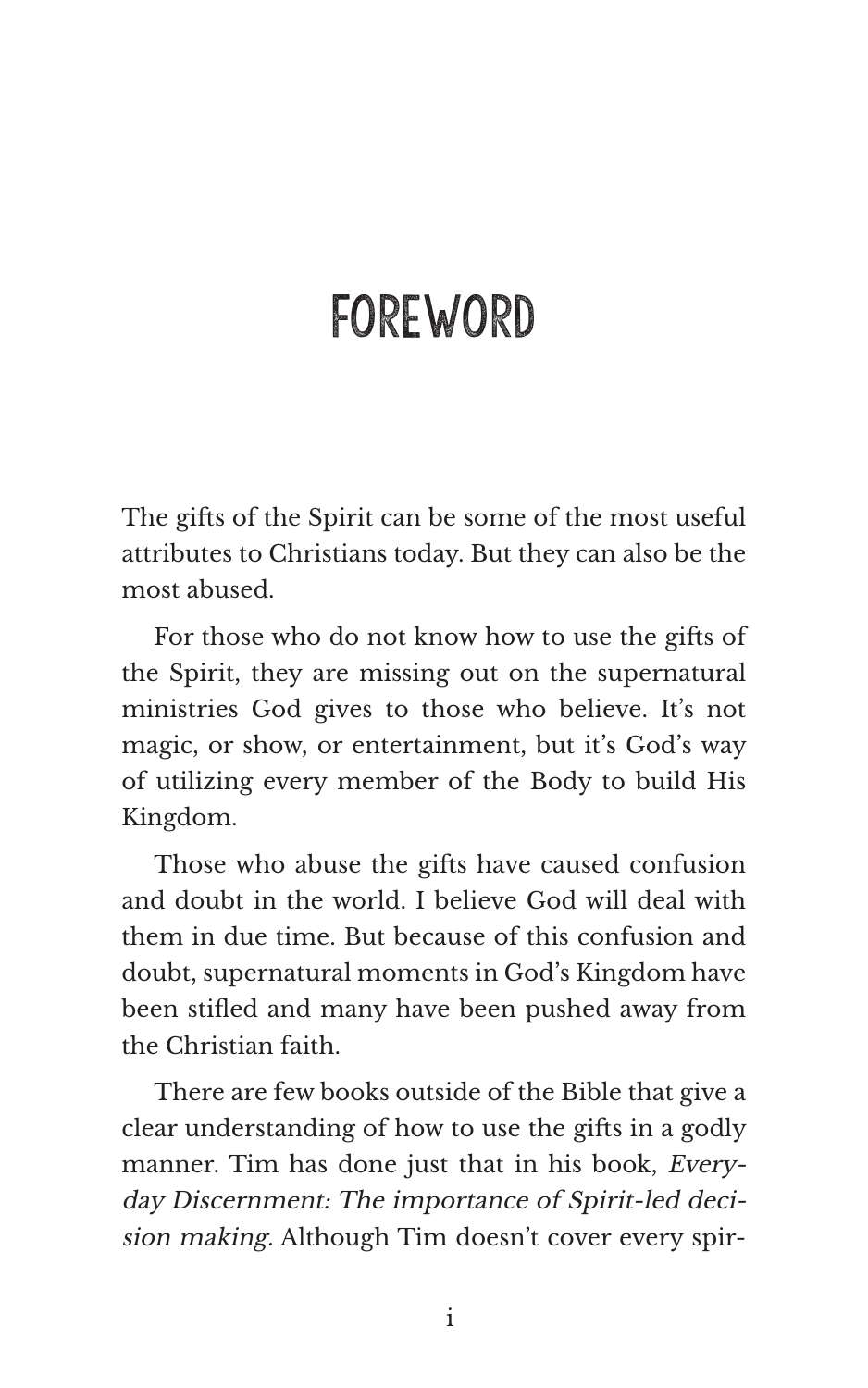itual gift available, he has taken what I feel is one of the most important ones, discernment, and given an amazing outline of how to better our understanding and knowledge on spiritual and worldly matters.

With a better understanding of the gift of discernment, we all can make better, godlier choices. I encourage every man and woman to dive into this book, highlight the good parts, and start applying it today!

Jody Burkeen

Author, Pastor, and Speaker

Founder of Man Up: Becoming a Godly Man in an Ungodly World

Author of:

Man Up: Becoming a Godly Man in an Ungodly World Pursuit of a Godly Life Marriage Advance

Hacksaw Ridge Men's Devotion

www.manupgodsway.org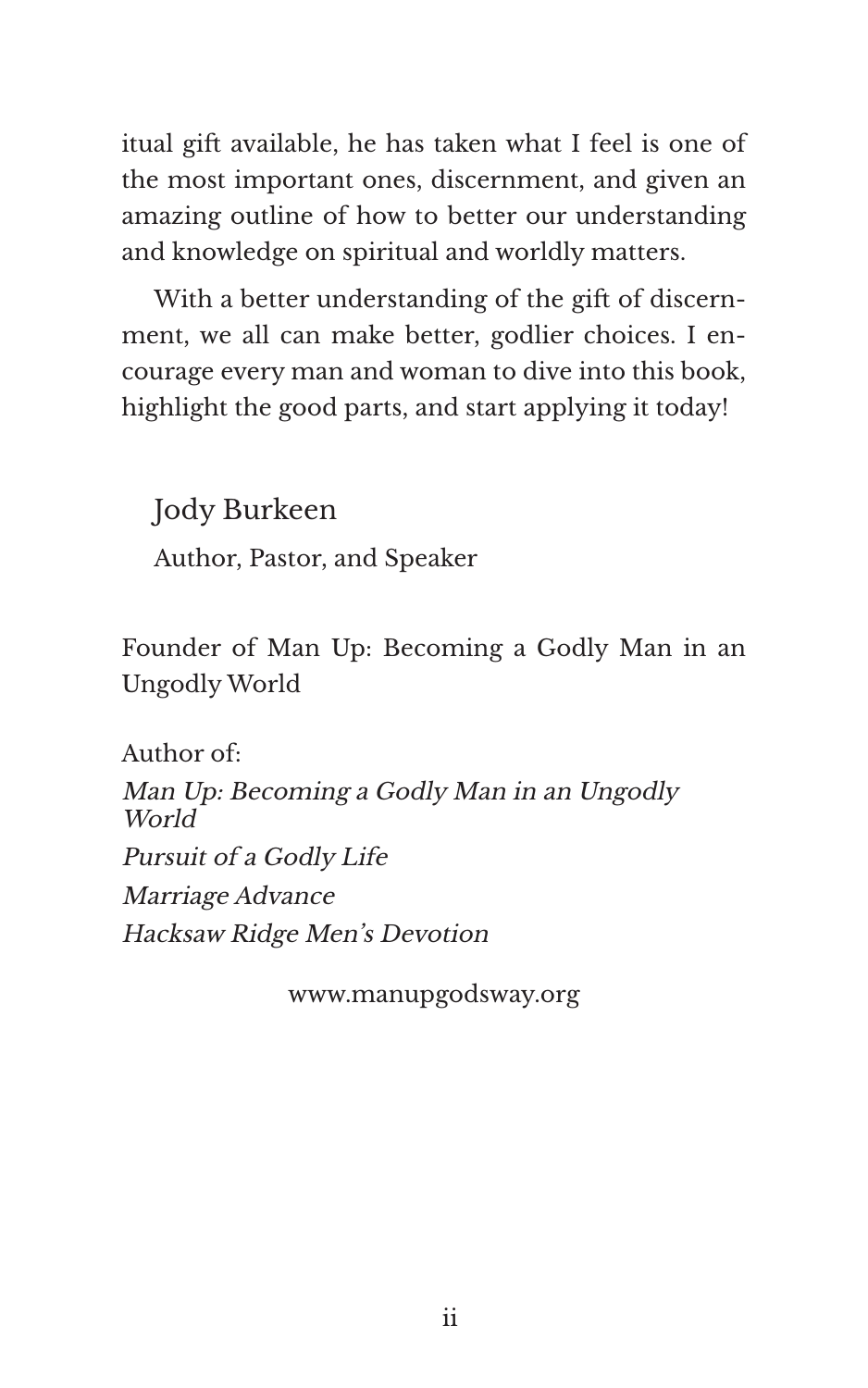## Introduction

If you had told me a year ago that I would be writing this book, I would have thought you were crazy. In many ways, the journey to write this book has been taking place my whole life, but more specifically, it started about a year ago with a lesson on the gifts of the Spirit at my church.

Taking a test online, I confirmed that my strongest gift was discernment, which I already could have guessed. It was like a "data download" in my brain during a particular service about the website and blog I needed to create called "Discerning Dad," and I came home and wrote frantically in a notebook about my inspiration for the logo, design, and content, along with a business plan of sorts with short-term and stretched-out goals. Writing a book was one of those stretched-out goals but took place a lot sooner than I had expected. A few months later, it was like another data download about the title, concept, and content of the book, which you now hold in your hands (or read on your smart device).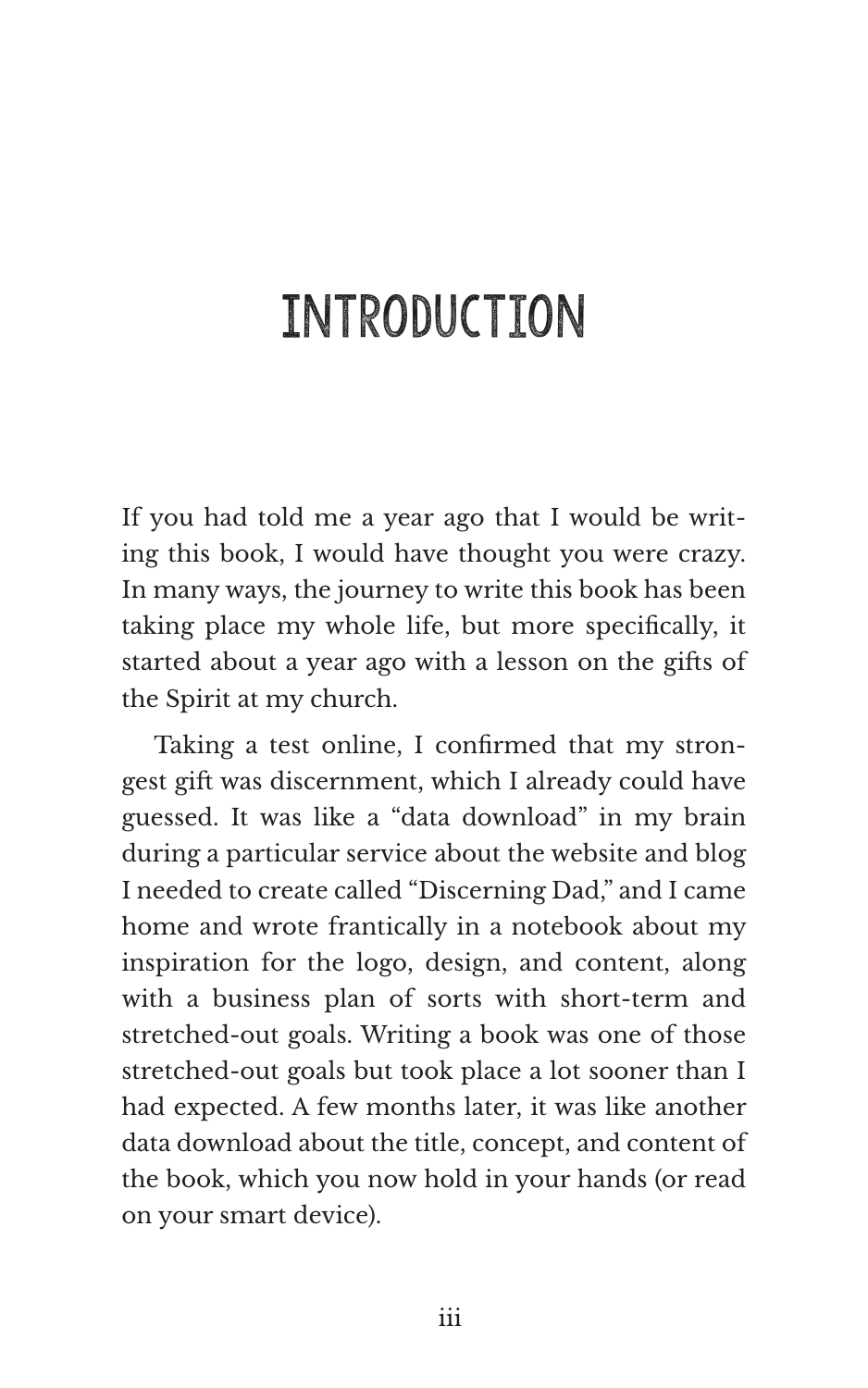Working in management for over twenty years, I have seen many leaders come and go, some great at leading and others not so much. The poor leaders I have seen are very reactionary and more passive in their approach. They seem to go to work and put out "fires" all day without planning and being strategic about their routines or the future of their business.

On the other hand, the great leaders I have seen have great routines; they face new challenges with a plan and make firm decisions. Great leaders are the figurative "captain of their ship," turning the wheel in the direction they decide, charting a course ahead of them while being fully aware of the challenges they will face. Those who struggle to lead seem to get tossed by the wind and waves without having a clear vision for what is ahead of them; they make weak decisions without taking accountability for them.

Growing up in the church all my life and now being in leadership, I have seen Christians who are in control of their walk with the Lord. They are strong in their faith and have a purpose and plan for their lives. Even when doubt or distraction comes, they have a battle plan ready to face the challenges. Other Christians seem to get tossed by the wind and waves of life, either leaving the faith altogether or living a low-impact life for God. Many of these Christians have good intentions but have either never been trained on a practical strategy for their new lives in Jesus or have not acted out in obedience to what they have learned.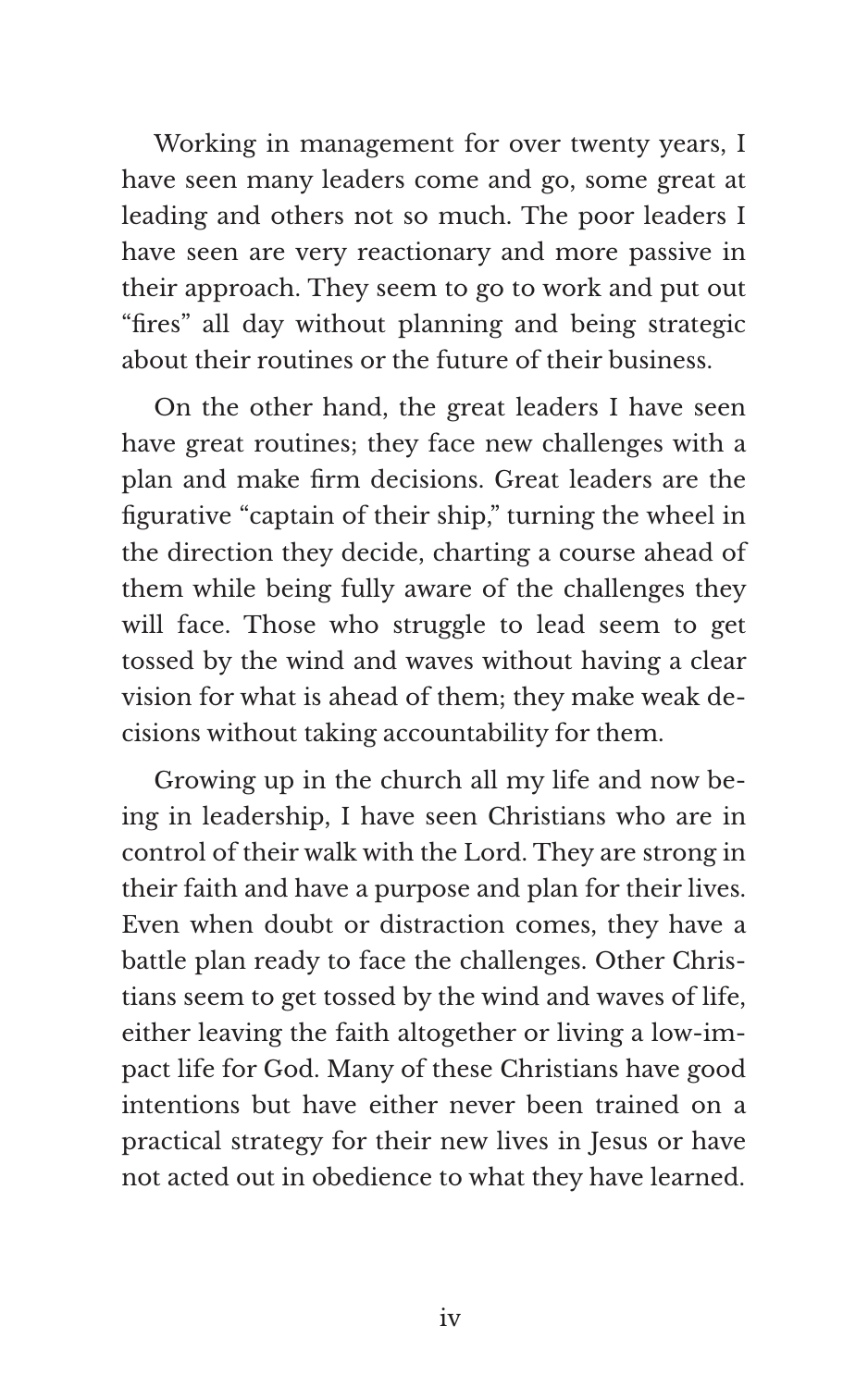Usually when I watch the news, I ponder many times why people in general make the same mistakes generation after generation. Why isn't there a manual for how to live that keeps people from experiencing the same hurt and sorrow due to poor choices? I believe the answer to this question is the Bible.

I feel like the calling in my ministry is not to put the focus on me but to figuratively hold a sign with a big arrow on it pointing to the Bible. For the Bible is where we can gain wisdom to understand how to live, and it is by following the rules and standards set forth in the Bible that we experience freedom. The Bible does not only look forward or in the past but allows us to look inwardly and change how we act outwardly as well.

My goal in the coming chapters is to help you reflect on each topic and how it relates to decisions you have made or will make in those areas. I will barely scratch the surface on each topic. In fact, each chapter could be expanded into a whole book of its own, and there is already a wealth of resources out there for all of them.

This book is not meant to be consumed in one sitting. My hope is that, at the end of each chapter, you can analyze what was discussed in relation to your walk with the Lord. The questions at the end of each chapter are designed to be utilized either for individual reflection or group discussion. Pausing to take time to answer them before moving on to the next chapter will help you apply the material to your life.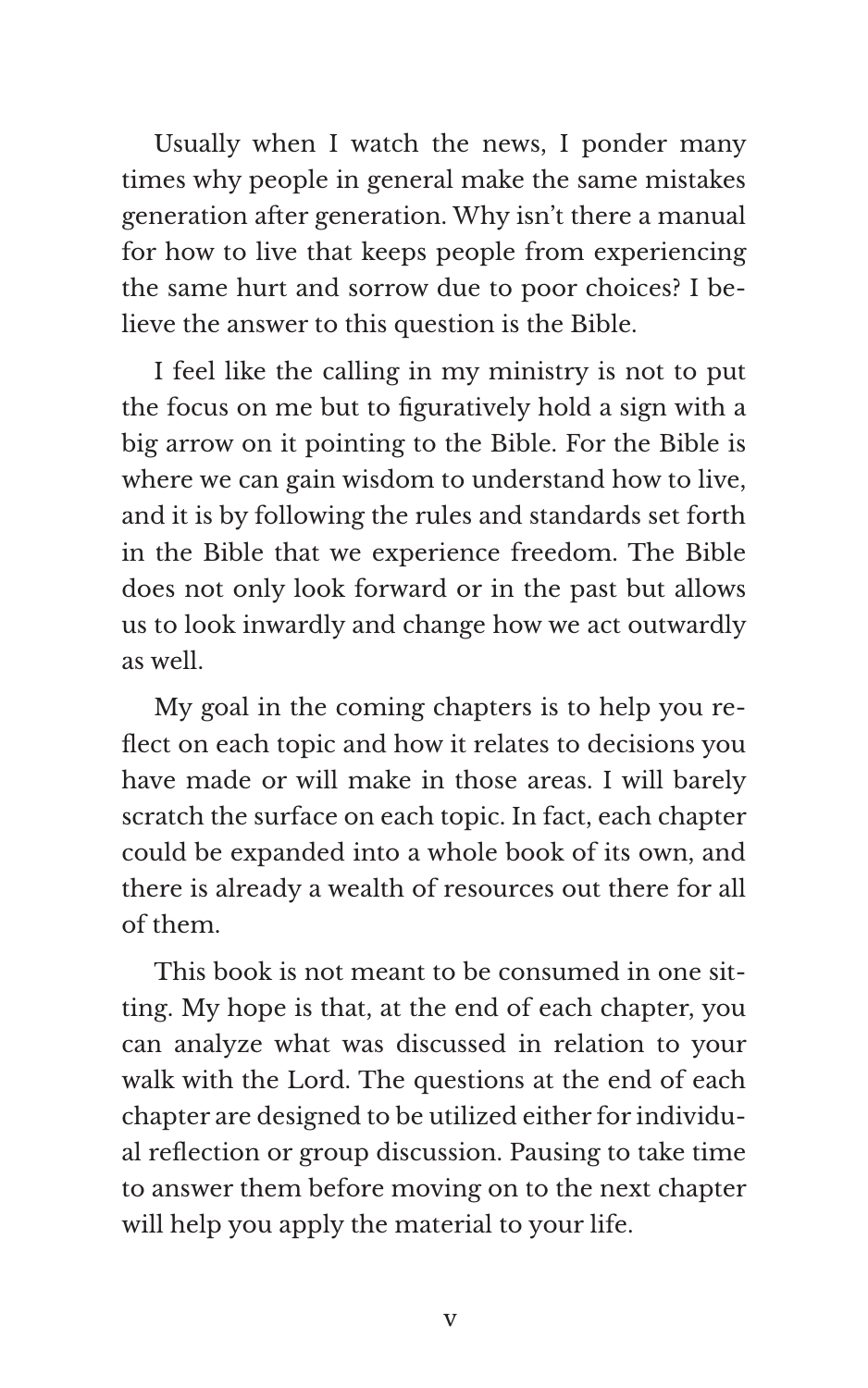A goal of this book is to ask yourself, "Why do I believe what I believe, and how can I grow in my discernment daily in my walk with the Lord?" After all, the purpose of having Christian discernment is to test all things in light of the Bible. I would expect no less from you as you read this book. You should have discernment about this book and anything else you read for that matter. If you don't agree with something I write, ask yourself why.

Be open-minded and ask the Lord for insight into what He is trying to tell you as you progress through the content.

It is my prayer that this book is a blessing to you as much as it was to me in writing it.

Let's discern together…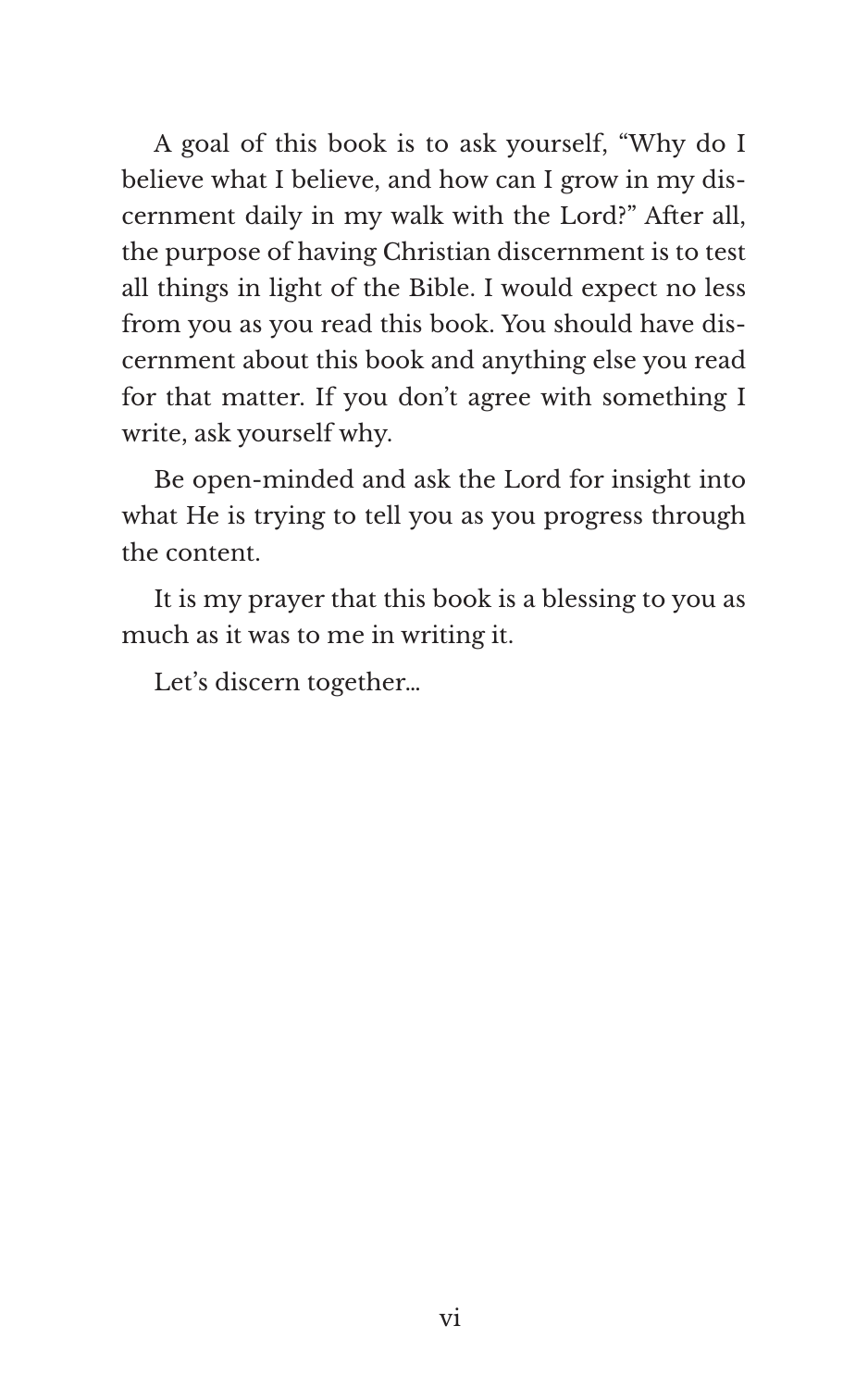### CHAPTER 1: DISCERNMENT DEFINITION

As humans, we are blessed with the free will to make choices. When we were children, we desired independence but had our parents who helped us with decisions as we grew in knowledge and wisdom. The impact of many factors throughout our childhood defines who we are when we reach adulthood. The blend of nature and nurture gives us a structure for our beliefs and personality and creates a presupposition in how we make decisions daily.

One study estimated that an average adult makes around 35,000 decisions daily.<sup>1</sup> These decisions can be as trivial as what movie to watch or what to eat for breakfast and as poignant as whom to marry and what career to pursue. Many times, it is a history of poor decisions that leads people on a path they never intended to be on. As Christians, our independence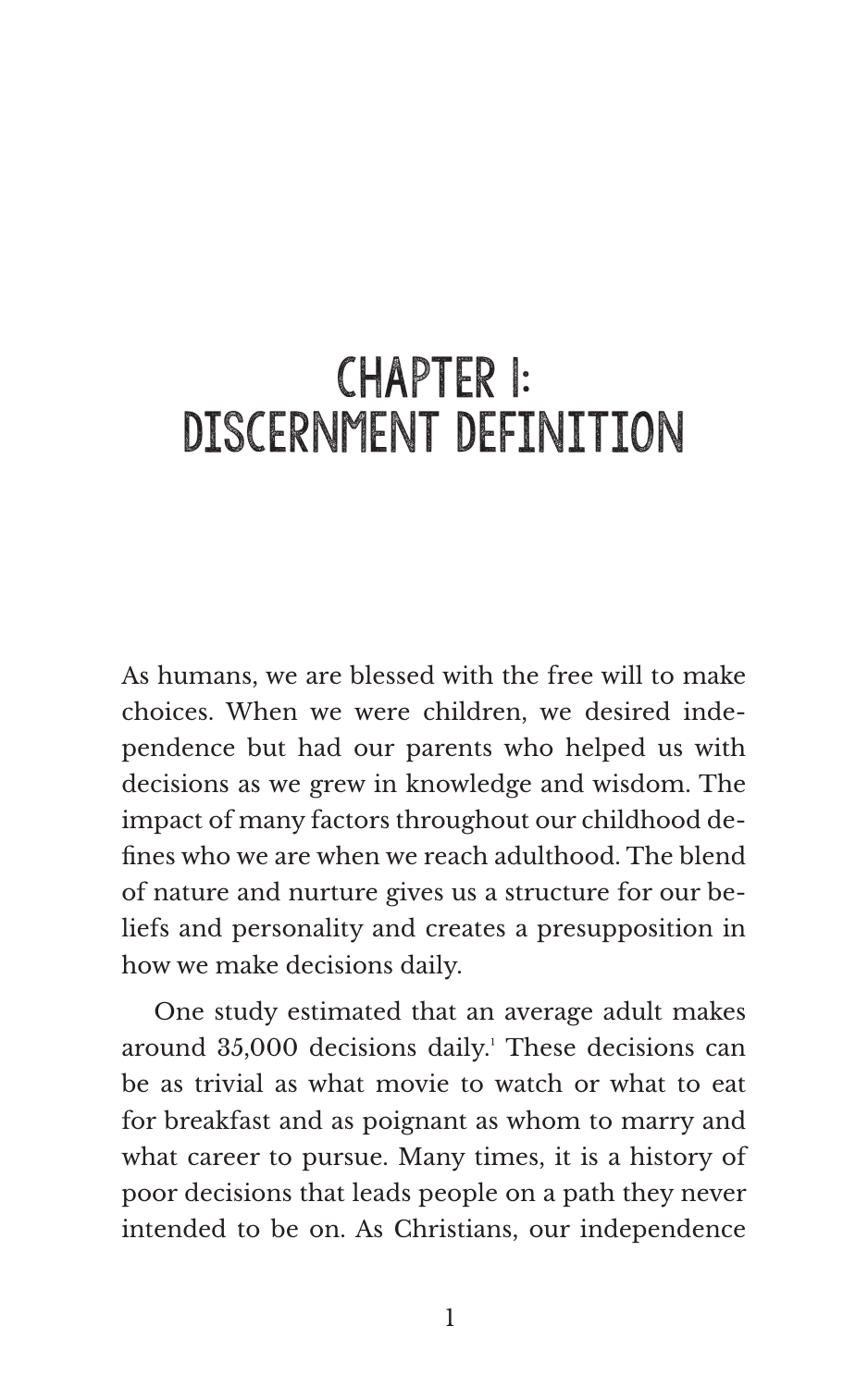that was so fought for as children must be subjected to God. The way we subject our will to God's and make better decisions is through discernment.

Discernment is a spiritual gift, along with many others described in 1 Corinthians 12. God provides every Christian with spiritual gifts; however, not everyone uses them. Christians can specialize in a spiritual gift which can lead them to use it along a path of ministry. They can also be used in specific times at specific places at God's discretion. Unfortunately, the spiritual gifts can be ignored, too, and many Christians fail to move in the power of God that is readily available to all believers.

The Greek word for discernment is diakrisis. This describes the ability to distinguish, discern, judge, or appraise a person, statement, situation, or environment. It can be related to the "discerning of spirits" as in 1 Corinthians 12:10 or between good and evil in Hebrews 5:14 (NASB). "But solid food is for the mature, who because of practice have their senses trained to discern good and evil." Discernment is not only a spiritual gift but also has practical applications that are not always based on spiritual promptings as much as common sense built on the foundation of our faith.

I have seen discernment discussed in primarily two places: The Catholic Church and New Age platforms. It's important to note that discernment is explained and encouraged in the Bible, and I feel it is critical for our processing of decisions in life with the help of the Holy Spirit. With this said, discernment should be a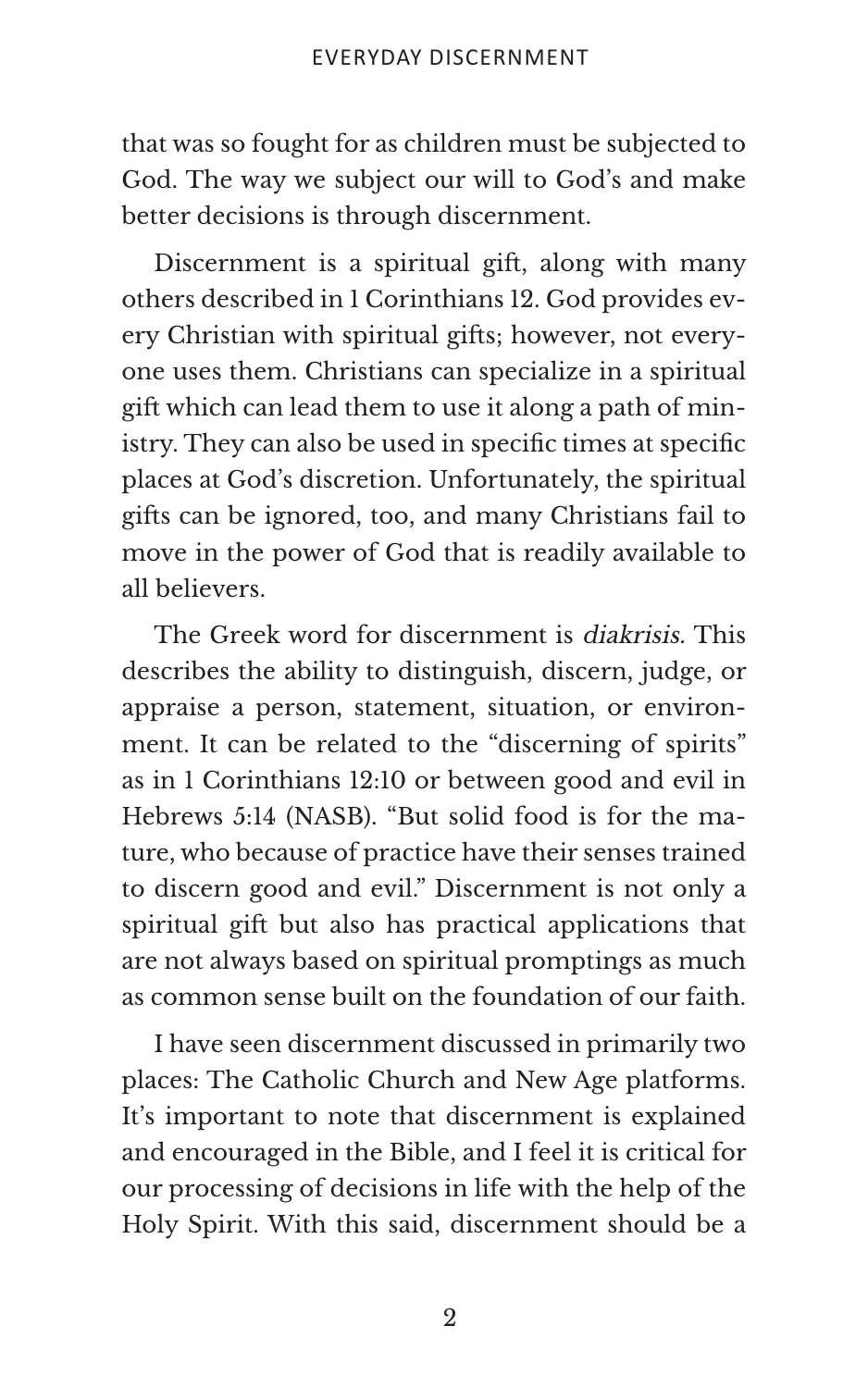talking point more among Christians and in churches today and is a reason that I am passionate about the subject.

I like to personally define discernment as "spirit-infused decision making." C.H. Spurgeon defines discernment as "not knowing the difference between right and wrong. It is knowing the difference between right and almost right."² Sometimes, discernment goes beyond our thoughts, feelings, opinions, and faith into the very will of God for our lives.

The gift of discernment may come easier for some as God empowers them through the work of the Holy Spirit. If it does not come naturally, it can be improved on as wise decisions are made through knowledge of the Bible and deepening intimacy with Christ. Discernment can be a process that happens over the course of various life decisions, or it can happen immediately as the Holy Spirit guides. I tend to visualize instant Holy Spirit-led discernment as almost a slow-motion action scene that you see in the movies where you are presented with choices and you receive a prompting or insight on which one to choose.

Decisions made without the wisdom of godly discernment can be successful; we make decisions based on common intuition. We have made decisions our entire lives without seeking God first; we have also made decisions and expected God to bless them. Many poor decisions are the result of not seeking out any wisdom or spiritual insight.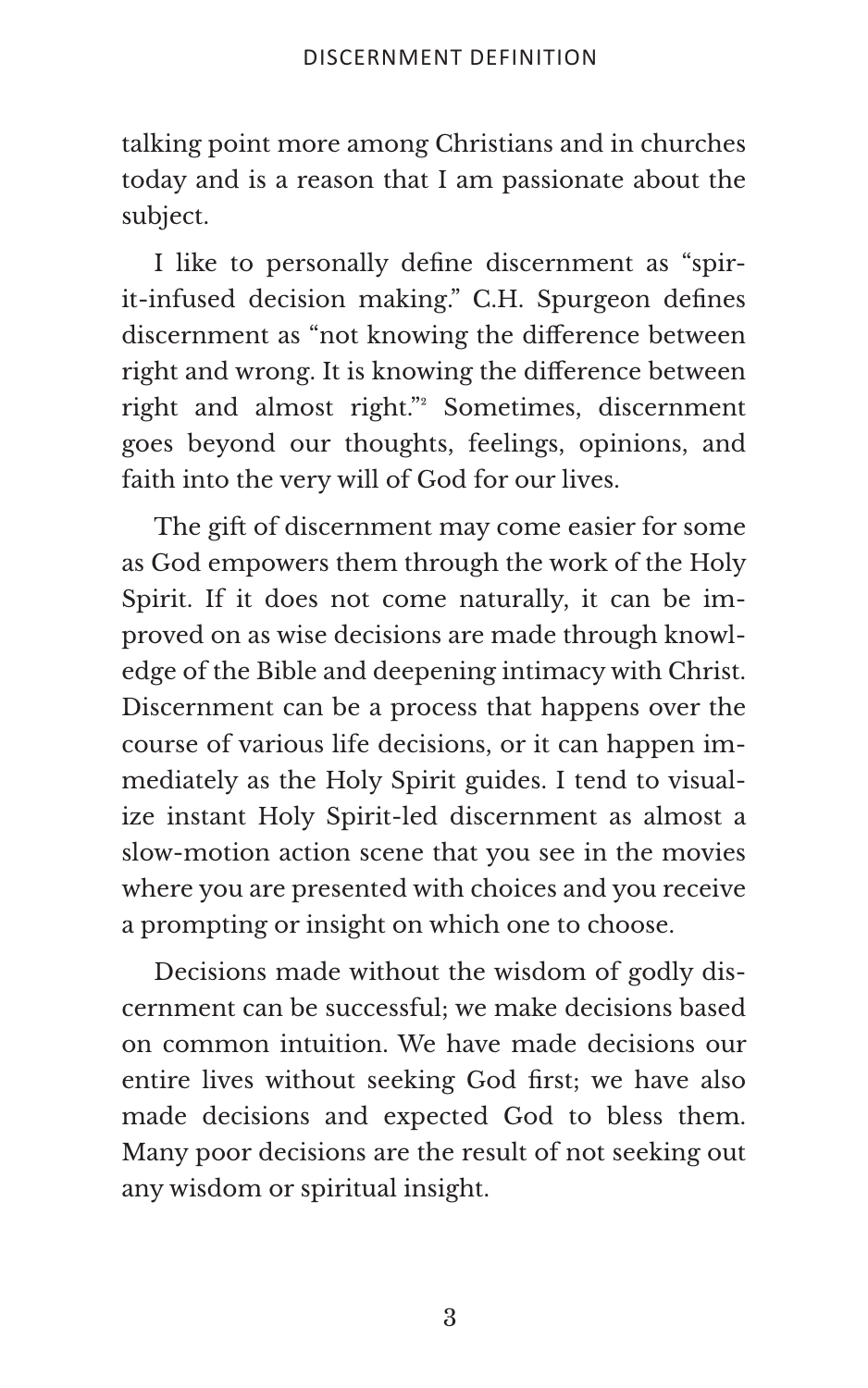Not every decision we make has to be put through the test of discernment and prayer. Based on the thousands of decisions we make daily, that would be impossible. God is concerned with the small details of our lives; however, God has also entrusted us to make wise decisions out of the common sense that He has given us. If we go to God and ask questions like "What should I eat for breakfast? Where should I go shopping today? What clothes should I wear?" we are trivializing discernment and our decision-making productivity will be impeded.

The purpose of growing in discernment is to make wise decisions in key areas for the future and to allow for self-reflection on your past. If you are thinking, "Eh, I'm doing pretty well so far with decisions I have made," that very well could be true. I would, however, encourage you to have an open mind as you read through the different aspects of how discernment can be used and seek God for how you can apply it to your life.

No person will be perfect in all decision-making, but we can make better decisions based on the information we have and through the prompting of God's Spirit in us. It's like taking a multiple-choice test in school. If you study for the test and put in the time and effort, you have a better chance of passing and even acing the test. I found that, even when I did well on tests, there were still many questions that came down to eliminating two of the four choices. From the remaining two, I had to choose what I thought was the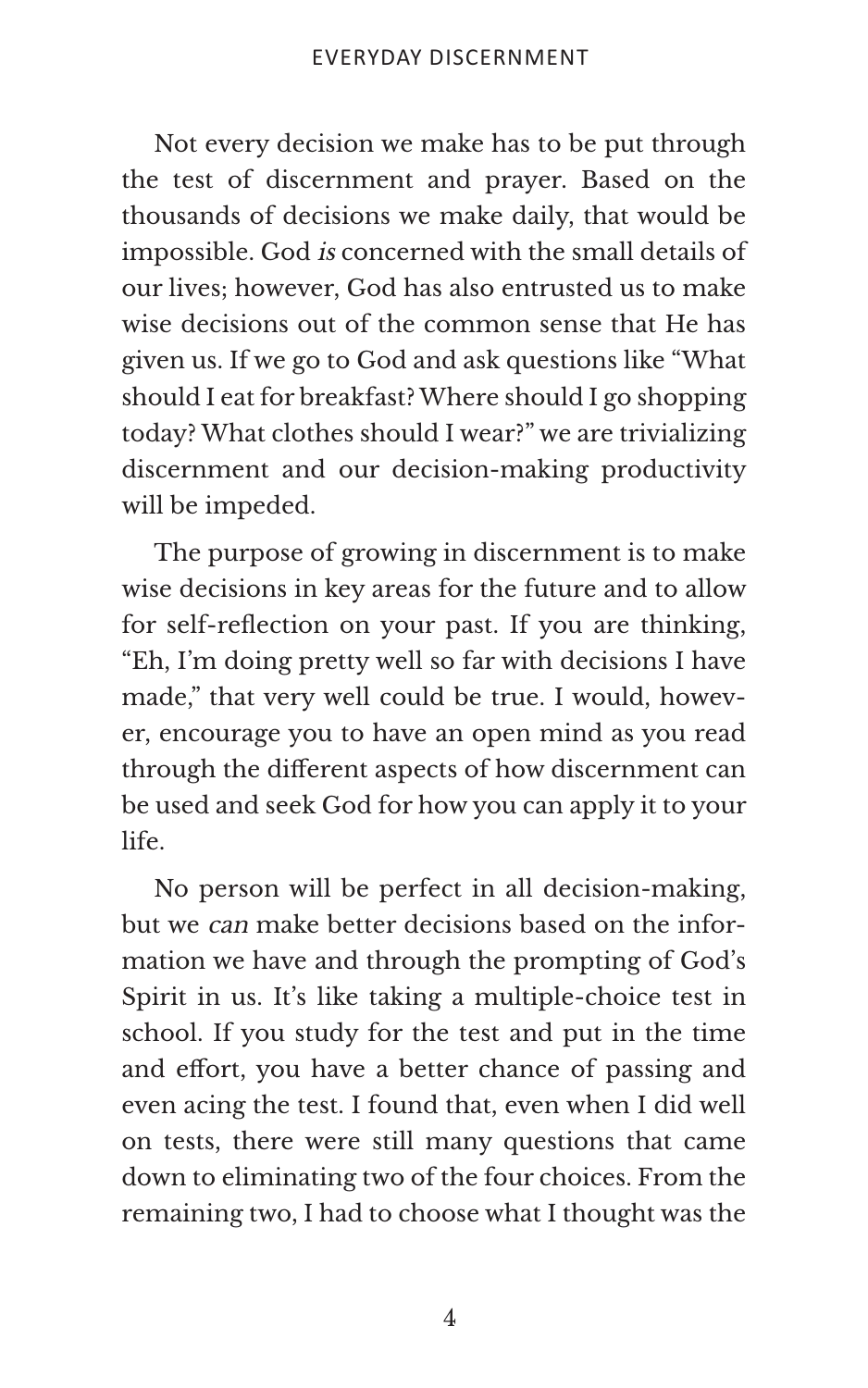best answer. Sometimes, I was right; other times, I was wrong.

Sometimes, there is not a "right" answer to decisions. Sometimes, it's like the choice between mint chocolate chip ice cream and butter pecan—both are great choices! God is not looking down, tapping His foot, waiting for us to make the "right" decision or punish us when we make the wrong one. However, God does equip us with a working mind, His Word, and the Holy Spirit to help us make better decisions overall. Even if we make some wrong decisions, if we live our lives trying to exercise spiritual discernment and get most of the choices right, we will receive the benefit.

Famous businessman Zig Ziglar said, "If you learn from defeat, you haven't really lost."<sup>3</sup> By recognizing an area where we did not use the best discernment and learning the lessons of that experience, we will be equipped the next time we have a similar decision to make.

Think of discernment as one of our "spiritual muscles." If we exercise it, put it through rigorous tests and practice, it will get stronger. Bodybuilders are not built like they are in an instant; it requires dedication, endurance, perseverance, and failure. Discernment comes through exercising our faith, making a commitment to learning about God, and being aware of mistakes in judgment.

So what are the benefits of exercising spiritual discernment?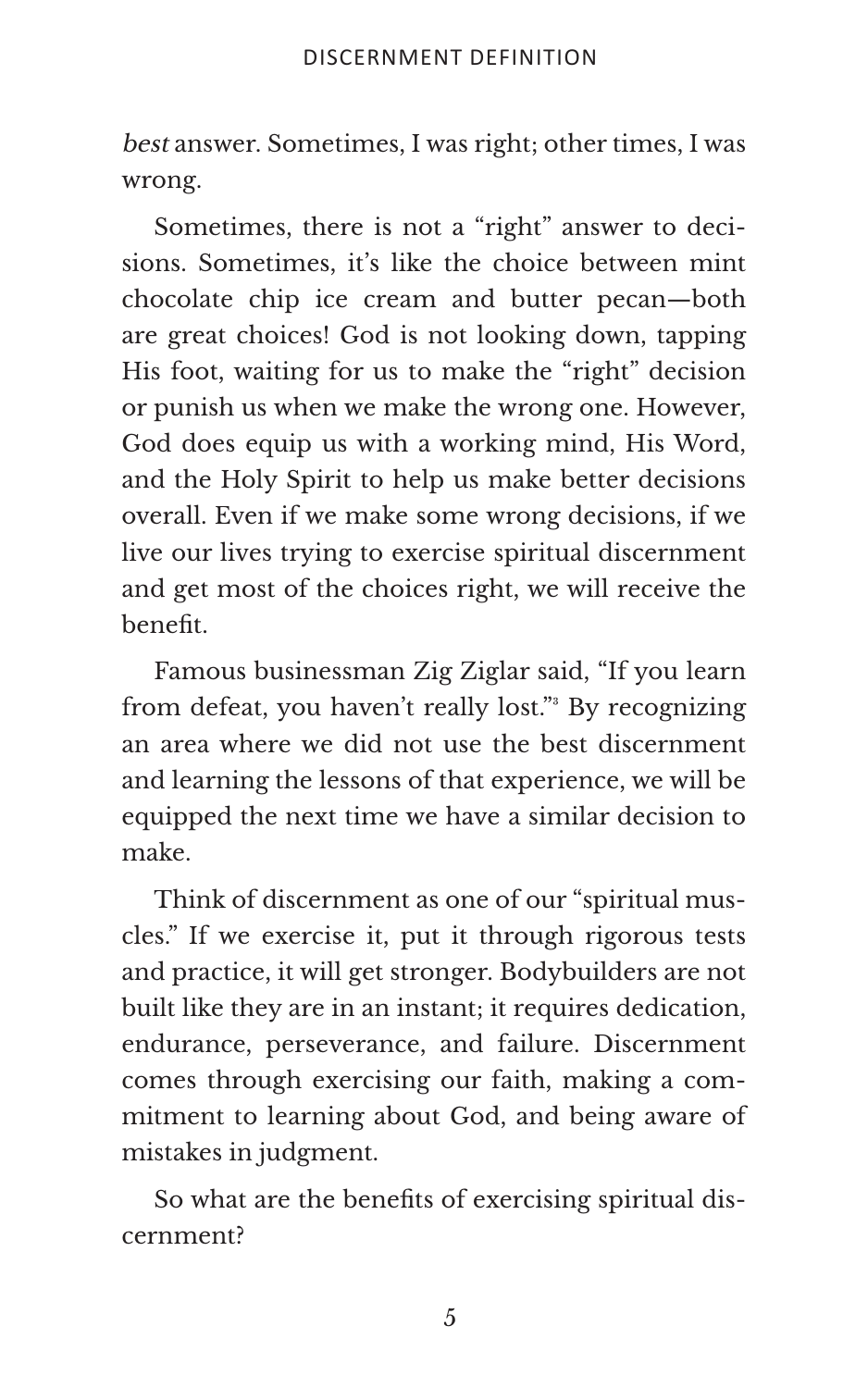In its simplest form, the benefits of not making a bad choice are making a good choice. We know what good choices look like based on our history of making decisions. Sometimes, discernment comes down to making a decision that is in line with obedience to God. Jesus said, "'Blessed rather are those who hear the word of God and obey it'" (Luke 11:28).

Higher-level discernment is sometimes the difference between a blessing and a curse. The Israelites in Deuteronomy 28 were given many blessings for obedience to the law and curses for disobedience. Decisions that we make poorly and without discernment can easily lead to a lifetime of negative consequences. For example, marrying the wrong spouse, choosing the wrong career, substance abuse, breaking the law and going to prison, being in bondage to sin, etc. are usually not direct consequences from God but the result of living in a sinful world and making sinful choices. Many times, we have no one to blame but ourselves for the choices we make and the consequences we have to live out.

It's important to note that, even if we make all the "best" choices available to us, we still will face persecution and trials from being a follower of Jesus. The Bible says that "everyone who lives a godly life in Christ Jesus will be persecuted" (2 Tim. 3:12). This is not a popular topic preached from the stage of churches, but it's important not to forget that millions of our Christian brothers and sisters face persecution on a daily basis.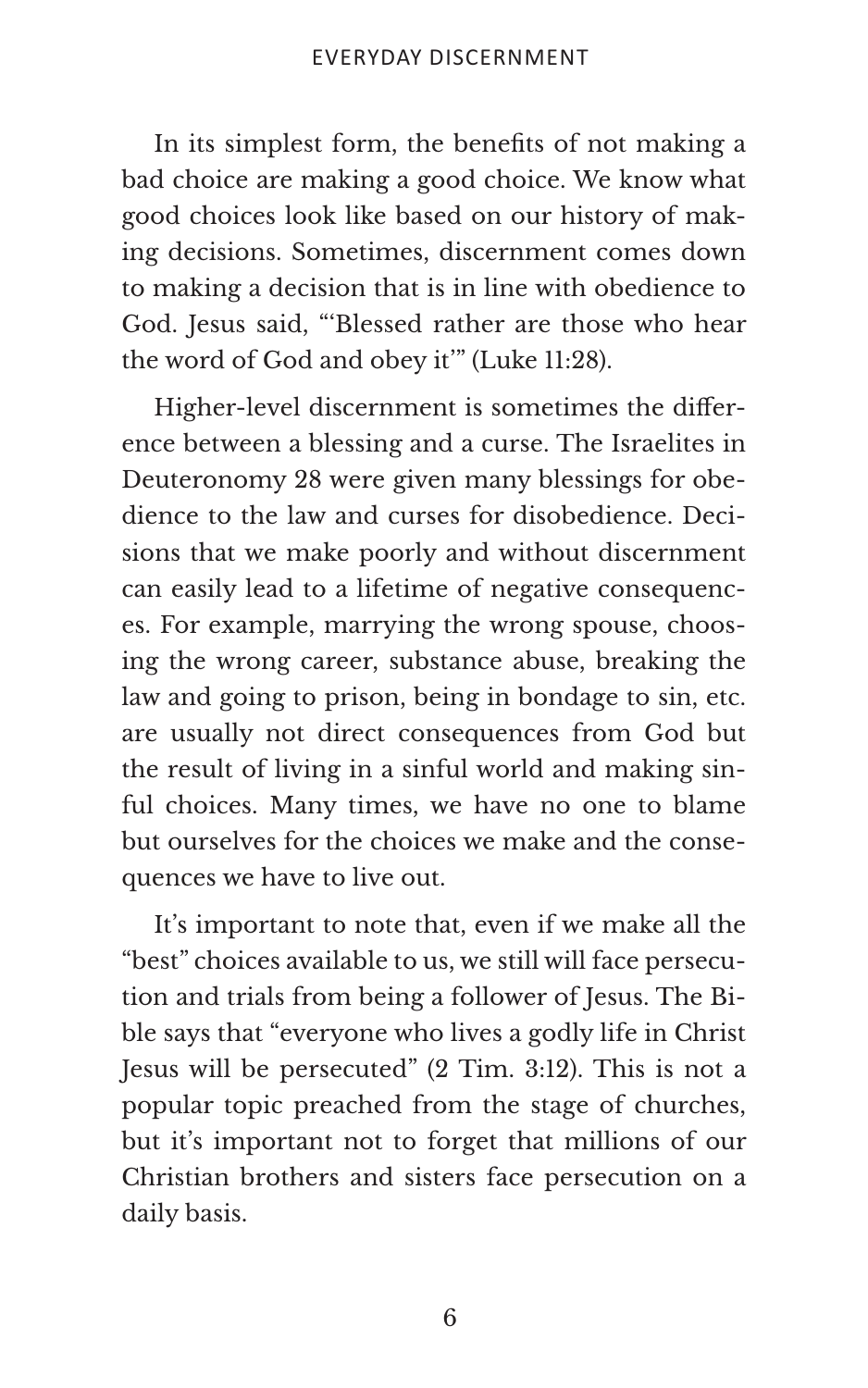We also face the consequences of other people's choices not on our own volition. These become reactionary choices once we are faced with a decision (for example, an abusive spouse that we choose to leave). However, many times, proactive choices will keep us on the offensive before we have to play defense. We need to have a "game plan" for our lives before we face decisions, but we also need to be able to call an audible on the fly as situations arise.

Other consequences we face are simply the result of living in a sinful world and make us feel paralyzed (for example, being struck with a crippling sickness or disease). Trying to have discernment in a situation where you feel helpless can lead to frustration. Even in that season, we can rely on God for strength and for insight on how to proceed in areas that we feel we have no power in.

 We cannot use this topic of discernment as a way to think that our lives will be that much more prosperous if we make better decisions. I am not trying to present a formula that will make our lives more comfortable. There are many examples in the Bible of men and women being persecuted from no fault of their own other than being obedient to God. Many Christians today are still martyred for their faith.

Sometimes, the blessings that God rewards us for following Him obediently will not come until we are in glory with our Savior.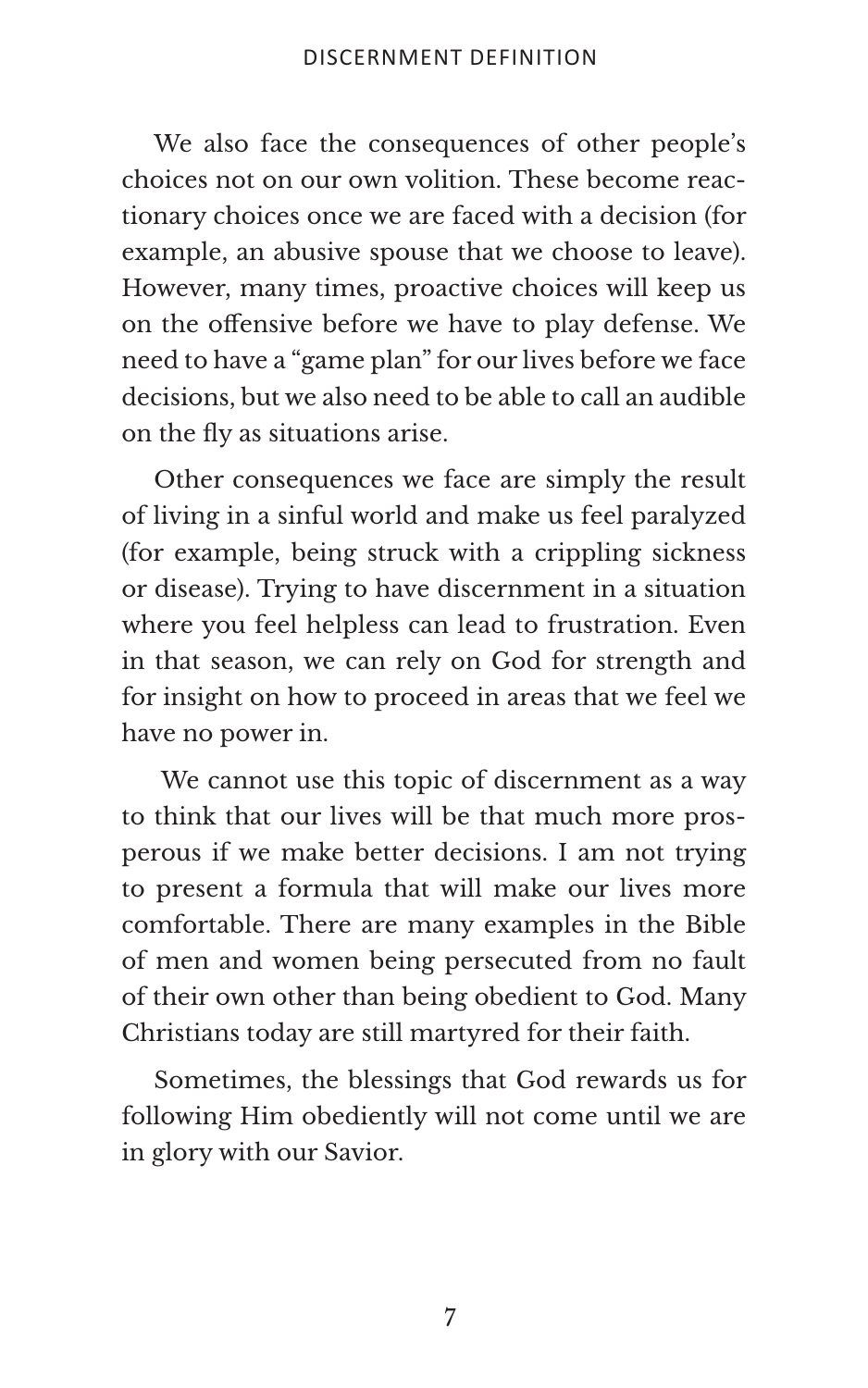#### CHAPTER 1 REFLECTION AND DISCUSSION QUESTIONS

1. How have you heard the term discernment taught within the church or more broadly in society? What are some notable differences?

2. What spiritual gifts are your strengths? (There are tests online for this if you are unsure).

3. What is an area of your life in which you feel you have had good discernment? In what areas are you seeking a greater level of discernment?